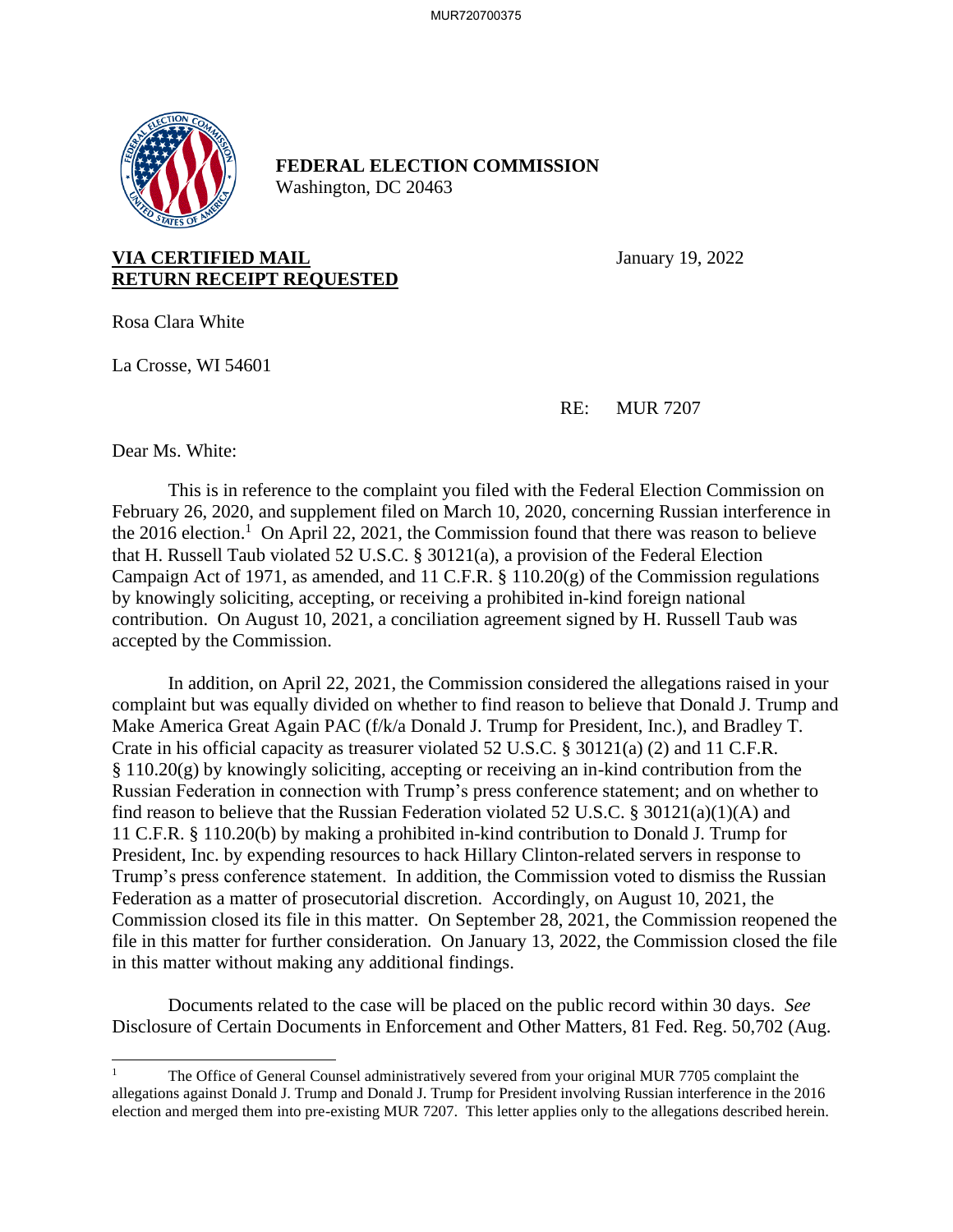Rosa Clara White MUR 7207 Page 2

2, 2016). A copy of the conciliation agreement with H. Russell Taub is enclosed for your information. In addition, a Statement of Reasons providing a basis for the Commission's decision regarding the other respondents will follow.

The Federal Election Campaign Act of 1971, as amended, allows a complainant to seek judicial review of the Commission's dismissal of this action. *See* 52 U.S.C. § 30109(a)(8). If you have any questions, please contact Nicholas Bamman, the attorney assigned to this matter, at (202) 694-1650 or nbamman@fec.gov.

Sincerely,

laudio favi

Claudio Pavia Acting Deputy Associate General Counsel

Enclosure: Conciliation Agreement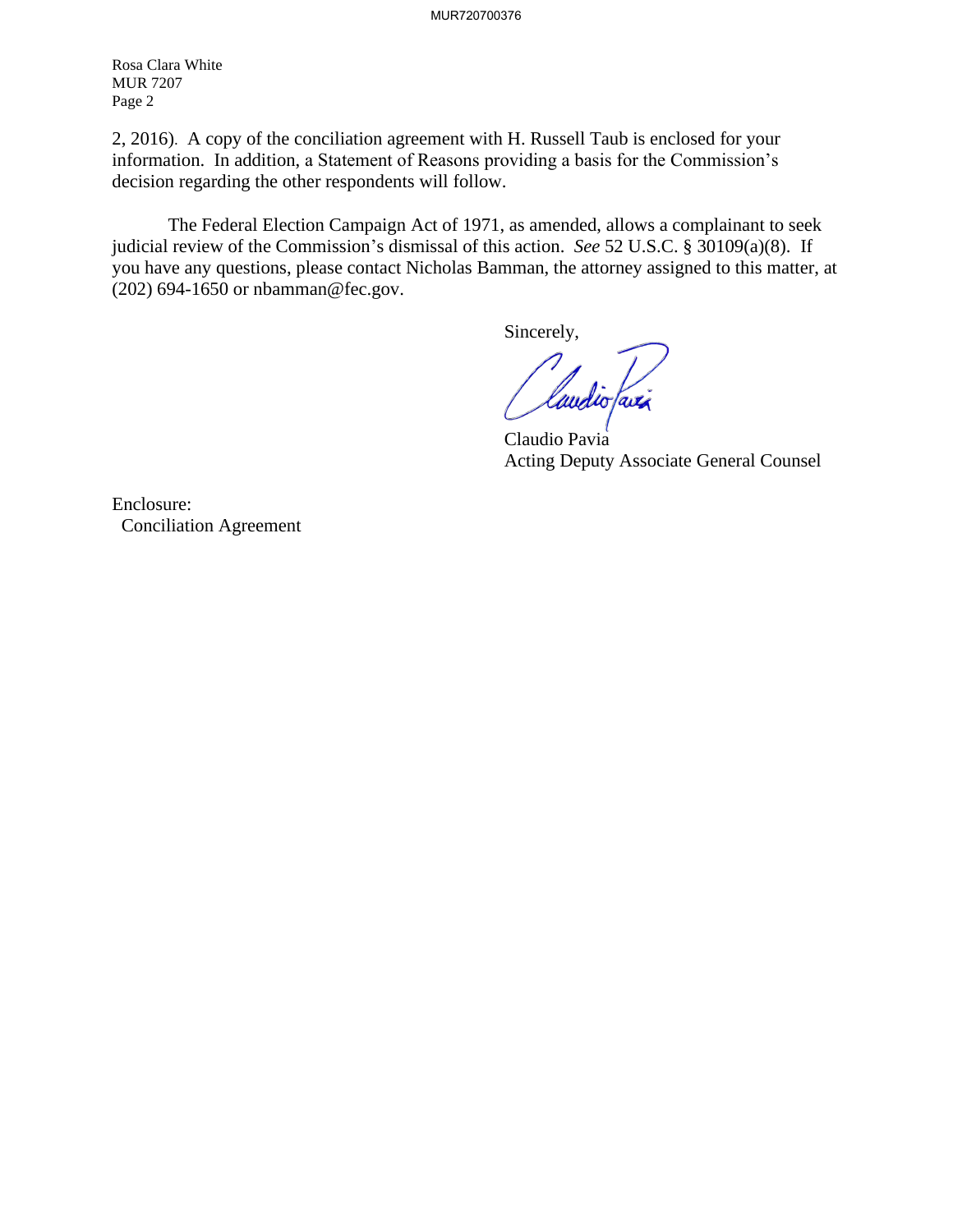## **BEFORE THE FEDERAL ELECTION COMMISSION**

In the Matter of

H. Russell Taub )

 $)$ 

) MUR 7207

## **CONCILIATION AGREEMENT**

The Federal Election Commission (the "Commission") found reason to believe that H. Russell Taub ("Respondent") violated 52 U.S.C. § 30121(a) of the Federal Election Campaign Act of 1971, as amended (the "Act"), and 11 C.F.R. § 110.20(g) of the Commission's regulations, by knowingly soliciting, accepting, or receiving a prohibited in-kind foreign national contribution in the form of opposition research related to the candidate's opponent.

NOW, THEREFORE, the Commission and Respondent, having participated in informal methods of conciliation, prior to a finding of probable cause to believe, do hereby agree as follows:

I. The Commission has jurisdiction over Respondent and the subject matter of this proceeding, and this Agreement has the effect of an agreement entered pursuant to 52 U.S.C.  $§ 30109(a)(4)(A)(i).$ 

II. Respondent has had a reasonable opportunity to demonstrate that no action should be taken in this matter.

III. Respondent enters voluntarily into this Agreement with the Commission.

IV. The pertinent facts and law in this matter are as follows:

1. On May 17, 2017, the Deputy Attorney General appointed Robert S. Mueller III as Special Counsel to investigate the Russian Federation's "efforts to interfere in the 2016 presidential election" and "links and/or coordination between the Russian government and individuals associated with the campaign of President Donald Trump." *See* Office of Deputy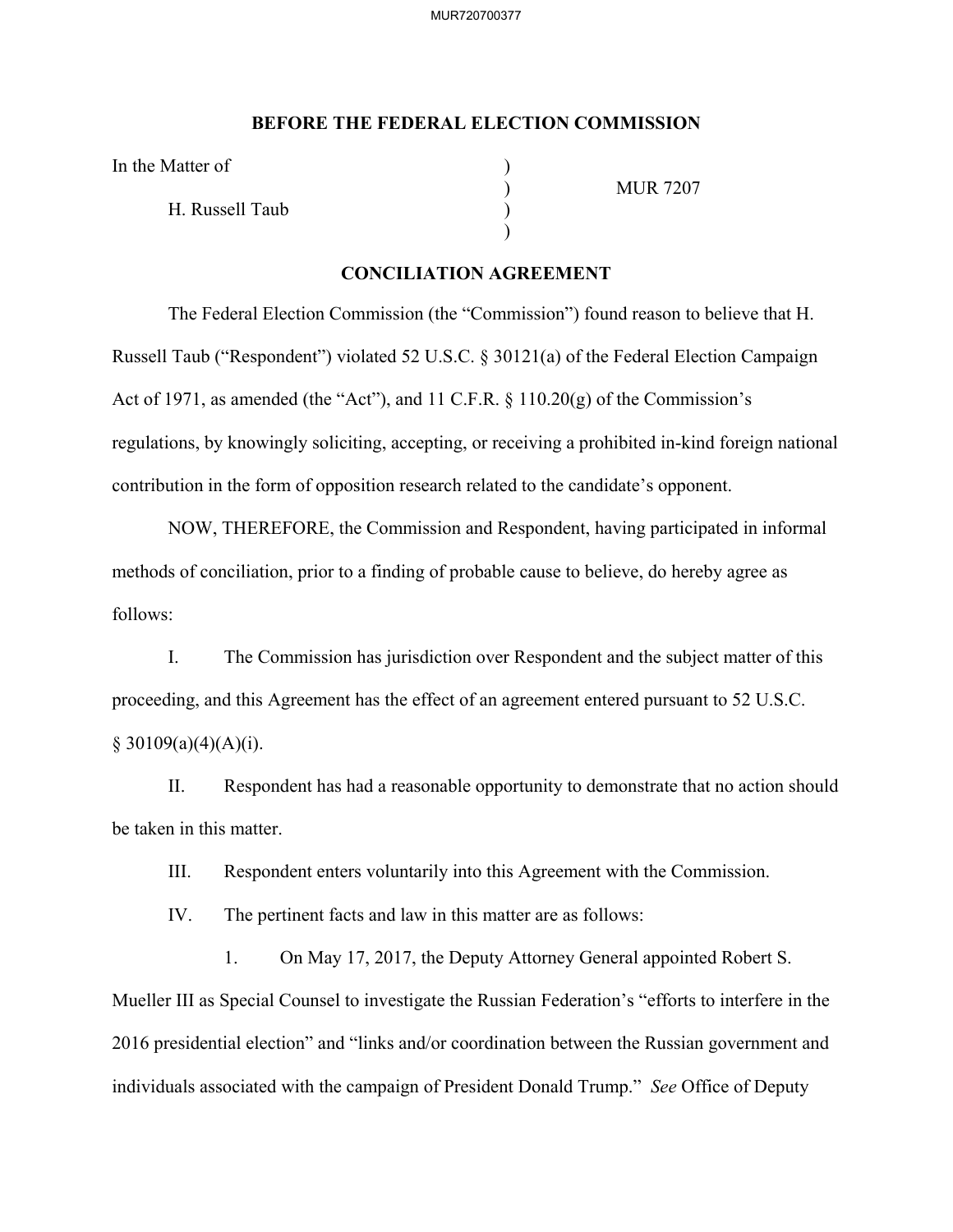Att'y Gen., Order No. 3915-2017: *Appointment of Special Counsel to Investigate Russian Interference with the 2016 Presidential Election and Related Matters* (May 17, 2017). The Special Counsel determined, *inter alia*, that the Russian Federation's Main Intelligence Directorate of the General Staff (GRU) hacked the computers and email accounts of various organizations related to the 2016 U.S. election, including the DNC and DCCC, and disseminated stolen materials through fictitious online personas, including Guccifer 2.0. SPECIAL COUNSEL ROBERT S. MUELLER, III, U.S. DEP'T OF JUSTICE, REPORT ON THE INVESTIGATION INTO RUSSIAN INTERFERENCE IN THE 2016 PRESIDENTIAL ELECTION at 36 (Mar. 22, 2019) (redactions partially removed on June 19 and November 2, 2020) ("Special Counsel's Report") (citations reference Volume 1).

2. On August 15, 2016, Taub sent a Twitter direct message to Guccifer 2.0, asking: "Can you get a list of Republican donors for me. I am running for office myself." Taub said, "I could use your help to defeat cicilline." He further explained that a donor list would help to "raise some money to put against [Cicilline] . . . if I had the resources I can win." Guccifer 2.0 replied, "it seems i have a dossier on cicilline . . . I can send u a dossier via email." Taub then provided the email address, info@russforcongress2016.com for receipt of the dossier.

3. On August 17, 2016, "Guccifer2 <guccifer2@protonmail.com>" sent an email to info@russforcongress2016.com with 10 attachments, all related to Cicilline, apparently stolen from the GRU's various election-related hacking targets. Among the attached documents were three professionally-produced opposition research reports, polling data, news articles, and one of Cicilline's U.S. House of Representatives Financial Disclosure Statements.

4. The Act and Commission regulations prohibit any "foreign national" from directly or indirectly making a contribution or donation of money or other thing of value in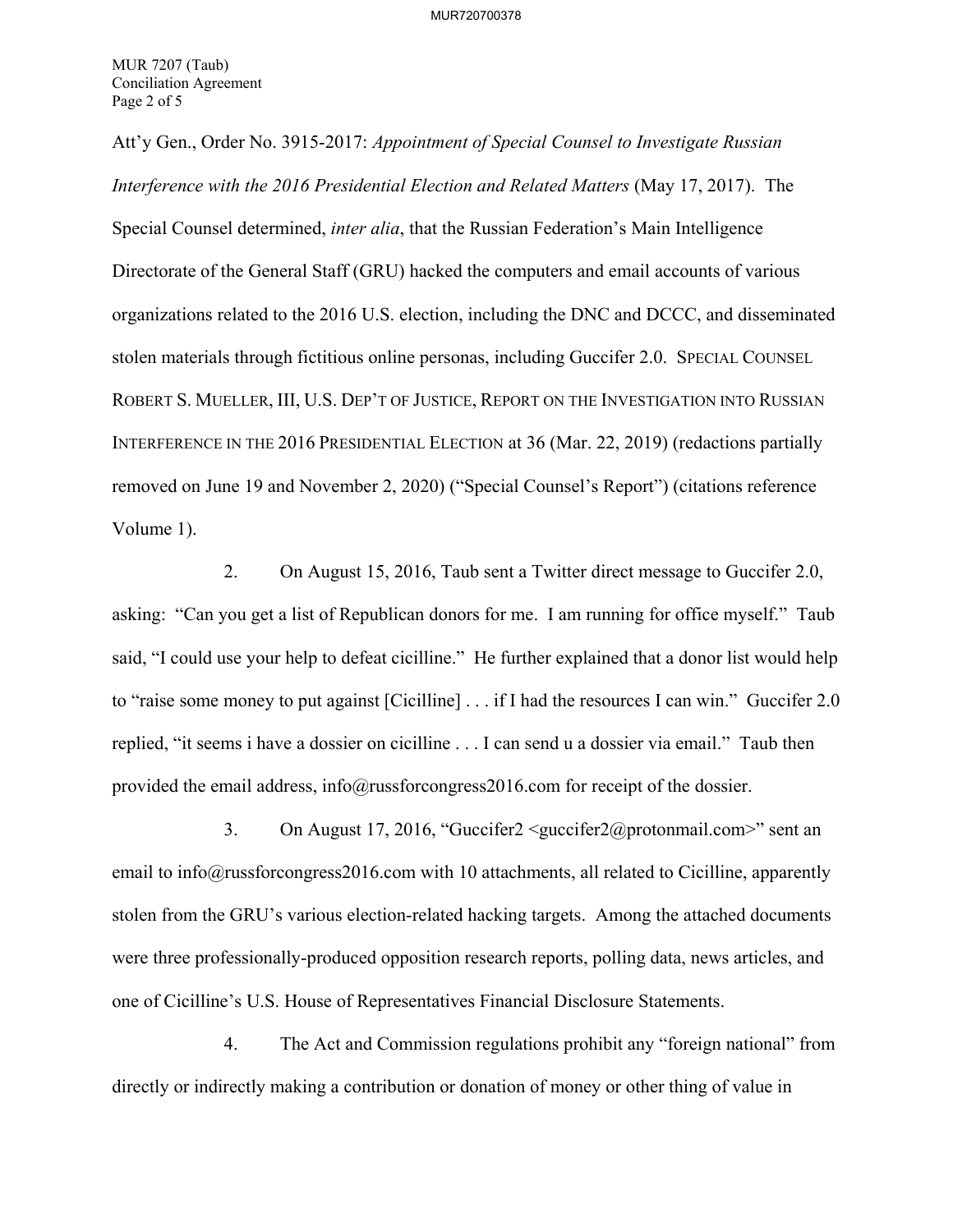MUR 7207 (Taub) Conciliation Agreement Page 3 of 5

connection with a federal, state, or local election. 52 U.S.C.  $\frac{830121(a)(1)(A)}{1}$ ; 11 C.F.R. § 110.20(b); *see also* 52 U.S.C. § 30121(b) (defining "foreign national" to include an individual who is not a citizen or national of the United States and who is not lawfully admitted for permanent residence, as well as a "foreign principal" as defined at 22 U.S.C. § 611(b), which, in turn, includes "a government of a foreign country"). Moreover, the Act and Commission regulations prohibit any person from knowingly soliciting, accepting, or receiving any such contribution or donation from a foreign national. 52 U.S.C. § 30121(a)(2); 11 C.F.R.  $§ 110.20(g).$ 

5. A "contribution" includes "any gift, subscription, loan, advance, or deposit of money or anything of value made by any person for the purpose of influencing any election for Federal office." 52 U.S.C. § 30101(8)(A). Under Commission regulations, "anything of value" includes all in-kind contributions, which include "the provision of any goods or services without charge or at a charge that is less than the usual and normal charge for such goods or services." 11 C.F.R. § 100.52(d).

V. Solely for the purpose of settling this matter only and without respect to any other proceeding, Respondent agrees not to contest the Commission's findings that he violated 52 U.S.C. § 30121(a) and 11 C.F.R. § 110.20(g) by knowingly soliciting, accepting, and receiving prohibited in-kind foreign national contributions.

VI. Respondent will take the following actions:

1. Respondent H. Russell Taub, through the submission of financial documentation to the Commission and additional representations, has indicated that financial hardship prevents him from paying any civil penalty to the Commission. Taub is currently obligated to pay substantial restitution in another matter and has limited or no assets. The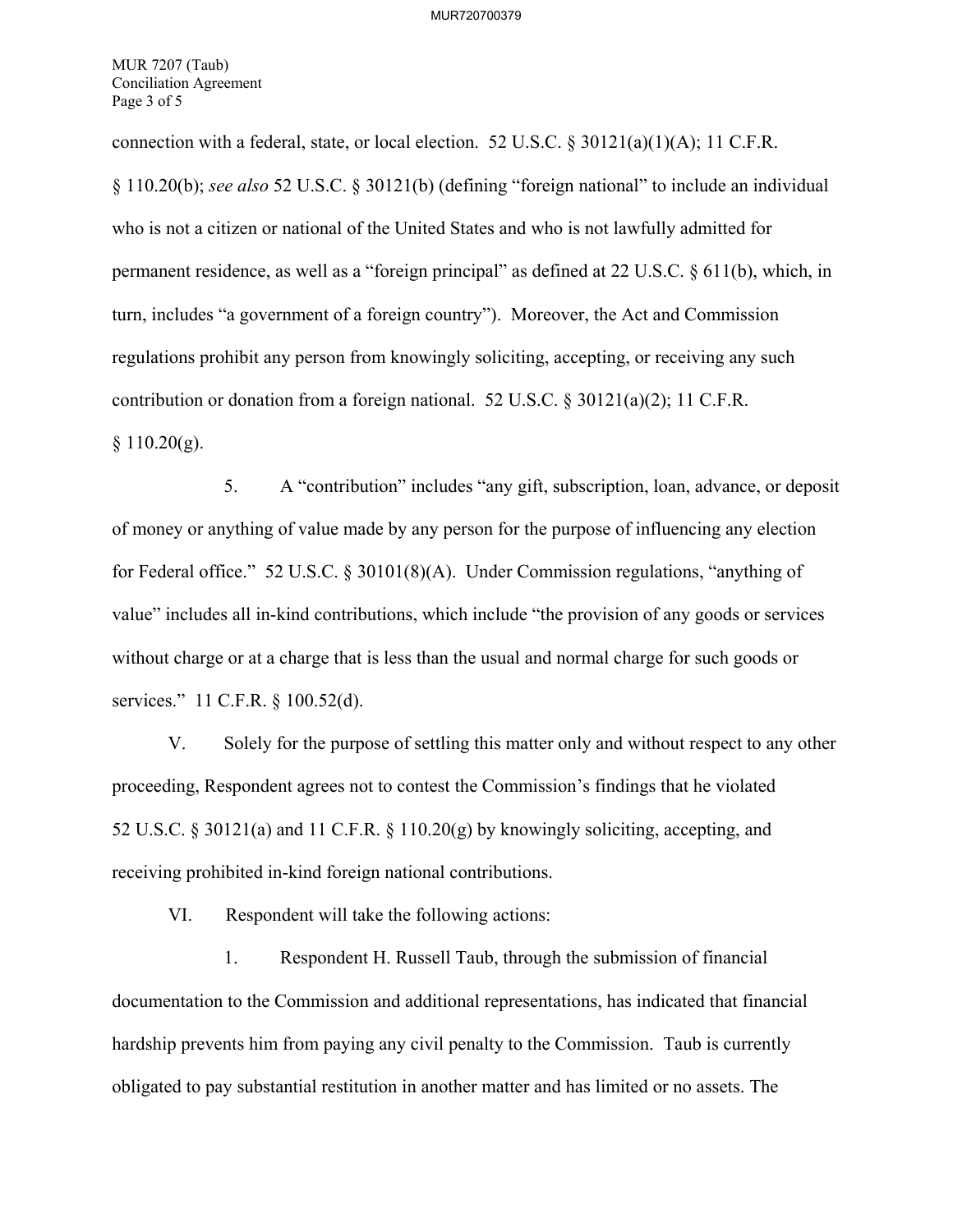MUR 7207 (Taub) Conciliation Agreement Page 4 of 5

Commission regards these submissions and representations as material representations. Due to Taub's financial condition, the Commission agrees to depart from the civil penalty that it would normally seek for the violations at issue, and the Commission agrees that no civil penalty shall be due. If evidence is uncovered indicating Respondent's financial condition is not as stated, a civil penalty of thirty-one thousand dollars (\$31,000) shall be immediately due, pursuant to 52 U.S.C. § 30109(a)(5)(A) and 11 C.F.R. § 111.24(a)(1).

2. Cease and desist from violating 52 U.S.C. § 30121(a) and 11 C.F.R.  $§ 110.20(g).$ 

VII. The Commission, on request of anyone filing a complaint under 52 U.S.C. § 30109(a)(1) concerning the matters at issue herein or on its own motion, may review compliance with this Agreement. If the Commission believes that this Agreement or any requirement thereof has been violated, it may institute a civil action for relief in the United States District Court for the District of Columbia.

VIII. This Agreement shall become effective as of the date that all parties hereto have executed same and the Commission has approved the entire Agreement.

IX. Respondent shall have no more than 30 days from the date this Agreement becomes effective to comply with and implement the requirements contained in this Agreement and to so notify the Commission.